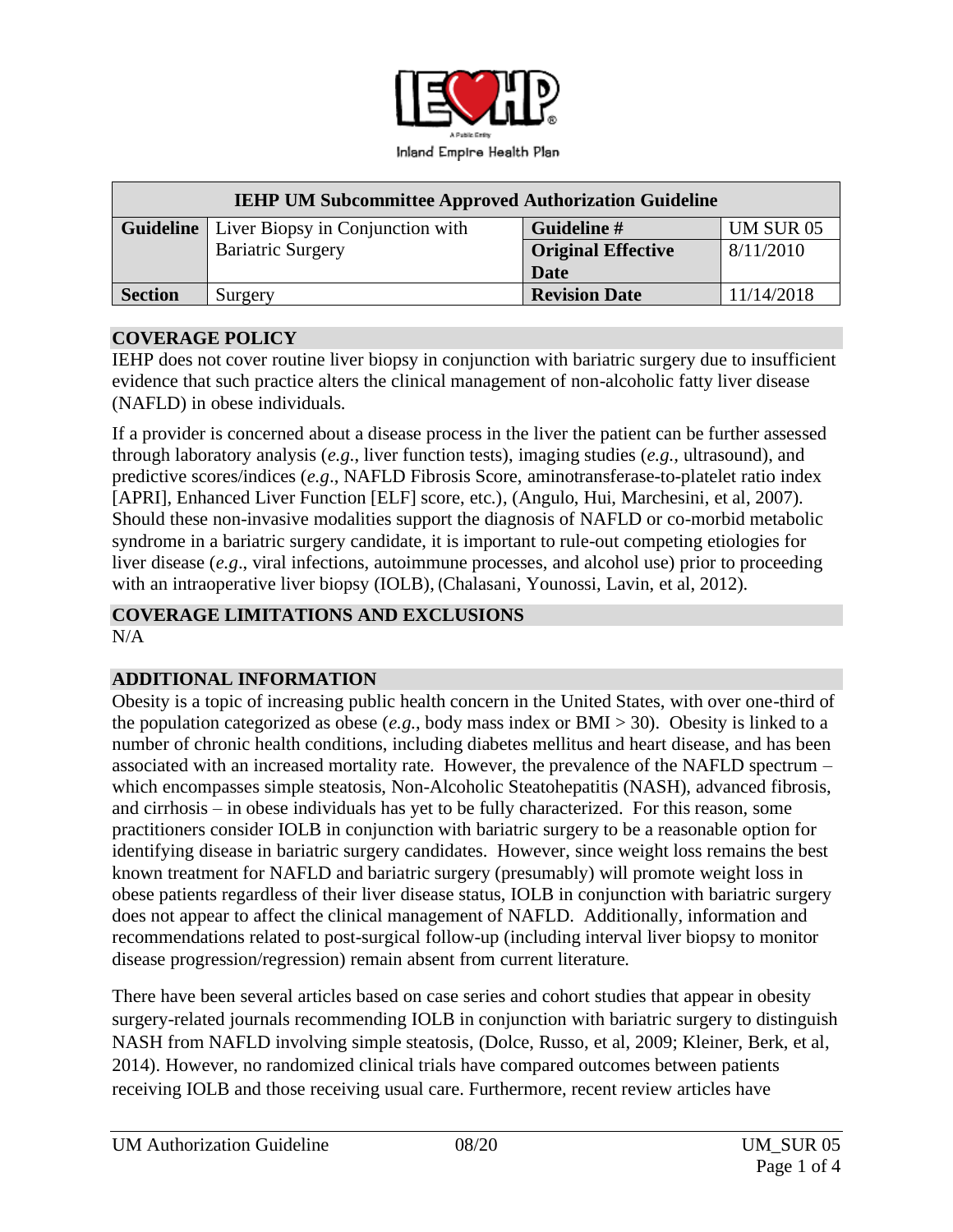concluded that the risk of IOLB does not warrant routine biopsy during bariatric surgery, (Barbois, Sandrine, Arvieux et al, 2017; Mahawar, Parmar, et al, 2016).

A recent review of the role of routine liver biopsy during bariatric surgery highlights the fact that while nearly a quarter of western world suffers from NAFLD, the role of screening is not well established (Mahawar, Parmar, et al, 2016). The authors reason that "if screening biopsies are not recommended for obese patients in general, it is hard to see how patients undergoing bariatric surgery would benefit from such biopsies." Moreover, since "bariatric surgery actually alters the natural course of [NAFLD]," they conclude that the "existing scientific literature does not make a compelling case for routine liver biopsy with bariatric surgery."

In another review it was noted that interoperative liver biopsy is still the gold standard for diagnosing the degree of NAFLD (Barbois, Arvieux, Leroy, et al 2017). Despite this, based on meta-analysis, only 25% of patients undergoing bariatric surgery have NASH which would require IOLB to confirm the diagnosis. Therefore, they conclude that the risk of routine IOLB to those who only have simple steatosis or no liver disease is unacceptable and they do not recommend routine IOLB. Alternatively, they propose that an algorithm of noninvasive tests needs to be developed and validated to determine who requires IOLB and those who do not.

## **CLINICAL/REGULATORY RESOURCE Centers for Medicare and Medicaid Services (CMS) / Medi-Cal**

CMS and Medi-Cal provide no specific policies addressing routine IOLB in conjunction with bariatric surgery.

# **MCG Medical Guidelines**

MCG provides no specific guidelines addressing routine IOLB in conjunction with bariatric surgery.

#### **The** *American Association of Clinical Endocrinologists* **(AACE),** *The Obesity Society***, and the**  *American Society for Metabolic and Bariatric Surgery* **(ASMBS) Clinical Practice Guidelines (March 2013)**

The AACE, Obesity Society, and ASMBS have jointly issued a Grade D recommendation (*i.e*., based on expert opinion because of lack of conclusive evidence) for liver biopsy in the perioperative evaluation of a bariatric surgery patient, indicating that "consideration can be made for liver biopsy at the time of surgery to document steatohepatitis and/or cirrhosis that may otherwise be unknown due to normal appearance and/or liver function tests."

## *The American Association for the Study of Liver Diseases (AASLD), the American College of Gastroenterology (ACG), and the American Gastroenterological Association (AGA) Clinical Practice Guidelines (June 2012) and Practice Guidance (January 2018)*

The AASLD, ACG, and AGA have jointly developed practice guidelines in 2012 and updated them with a guidance document in 2018. They have issued a Strength 1/Evidence B recommendation (e.g., strong, but further research may change confidence in the estimate of clinical effect) against routine screening for NAFLD in obesity clinics; a Strength 1/Evidence B recommendation indicating that the presence of the metabolic syndrome and the NAFLD Fibrosis Score may be used for identifying those at high risk for steatohepatitis and advanced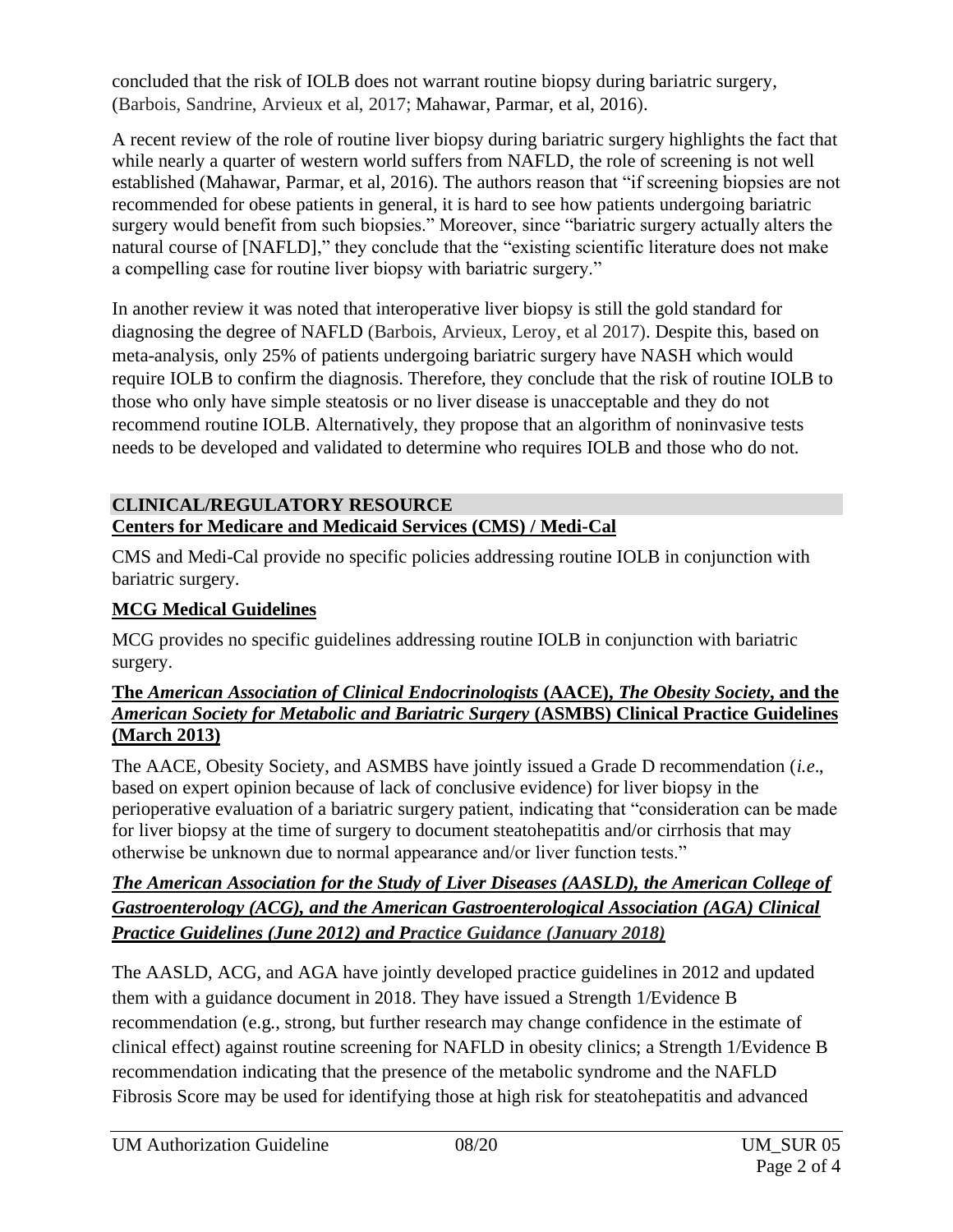cirrhosis; and a Strength 1/Evidence B recommendation for the consideration of liver biopsy in individuals with suspected NAFLD in whom competing etiologies for hepatic steatosis and the presence and/or severity of co-existing chronic liver disease cannot be excluded without liver biopsy.

# **DEFINITION OF TERMS**

N/A

## **REFERENCES**

- 1. Angulo P, Hui JM, Marchesini G, et al. The NAFLD fibrosis score: A non-invasive system that identifies liver fibrosis in patients with NAFLD. Hepatology. 2007; 45(4):846-854.
- 2. Chalasani N, Younossi Z, Lavine LE, et al. The diagnosis and management of nonalcoholic fatty liver disease: practice guideline by the American Association for the Study of Liver Disease, American College of Gastroenterology, and the American Gastroenterological Association. Hepatology. 2012 Jun; 55(6):2005-23.
- 3. Chalasani, Naga, Zobair Younossi, Joel E. Lavine, Michael Charlton, Kenneth Cusi, Mary Rinella, Stephen A. Harrison, Elizabeth M. Brunt, and Arun J. Sanyal. "The diagnosis and management of nonalcoholic fatty liver disease: practice guidance from the American Association for the Study of Liver Diseases." *Hepatology* 67, no. 1 (2018): 328-357.
- 4. Mechanick JI, Youdim A, et al. Clinical practice guidelines for the periperative nutritional, metabolic, and nonsurgical support of the bariatric surgery patient—2013 update. Endocr Pract. 2013 Mar-Apr; 19(2):337-72.
- 5. SAGES Guidelines Committee. "SAGES guideline for clinical application of laparoscopic bariatric surgery." *Surgery for obesity and related diseases: official journal of the American Society for Bariatric Surgery* 5, no. 3 (2009): 387.
- 6. ECRI Institute: Health Technology Assessment Information Service: Intraoperative Liver Biopsy during Bariatric Surgery, May 2016.
- 7. de Cleva R, Duarte LF, Crenitte MR, et al. Use of noninvasive markers to predict advanced fibrosis/cirrhosis in severe obesity. Surg Obes Relat Dis. 2016; 12(4):862-7.
- 8. Karlas T, Dietrich A, Peter V, et al. Evaluation of Transient Elastography, Acoustic Radiation Force Impulse Imaging (ARFI), and Enhanced Liver Function (ELF) Score for Detection of Fibrosis in Morbidly Obese Patients. PLoS One. 2015; 10(11):e0141649.
- 9. Simo KA, McKillop IH, McMillan MT, et al. Does a calculated "NAFLD fibrosis score" reliably negate the need for liver biopsy in patients undergoing bariatric surgery? Obes Surg. 2014; 24(1):15-21.
- 10. Cordeiro L, Campos JM, de Paula PS, et al. Nonalcoholic steatohepatitis on preoperative period of gastric bypass: lack of correlation with degree of obesity. Arq Bras Cir Dig. 2013; 26 Suppl:139-42.
- 11. Morita S, Neto DDS, Morita FHA, et al. Prevalence of Non-alcoholic Fatty Liver Disease and Steatohepatitis Risk Factors in Patients Undergoing Bariatric Surgery. Obes Surg. 2015; 25(12):2335-2343.
- 12. Petrick A, Benotti P, Wood GC, et al. Utility of Ultrasound, Transaminases, and Visual Inspection to Assess Nonalcoholic Fatty Liver Disease in Bariatric Surgery Patients. Obes Surg. 2015; 25(12):2368-2375.